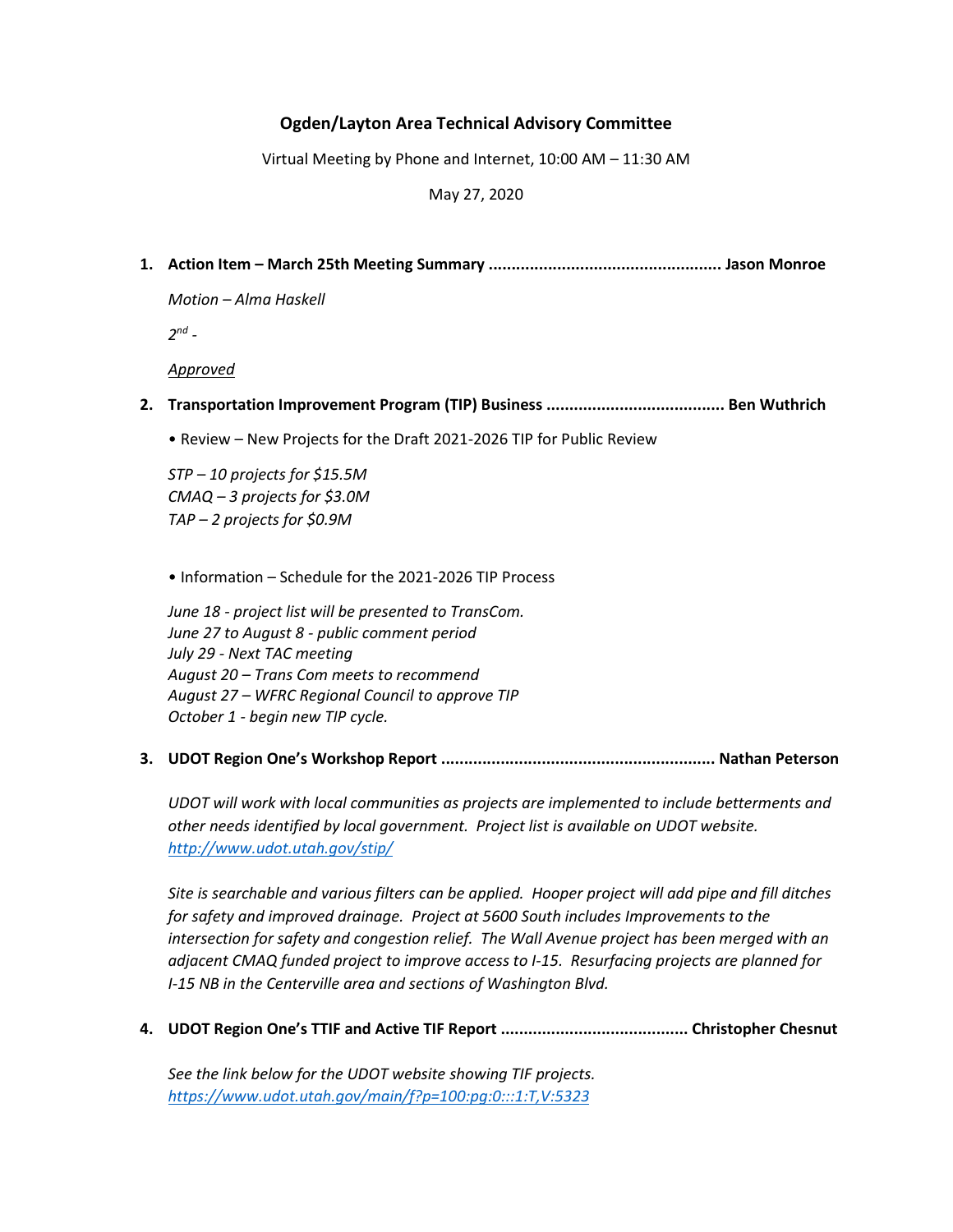TTIF is a new fund involving transit. Projects were approved by the Transportation Commission last week. \$2.5 million toward Park City BRT was added to the approved projects contingent on federal funding application approval, but is not yet shown on list.

5. UTA Various Projects Report ................................................................................. Hal Johnson

Excused.

6. Other Business .................................................................................................... Jason Monroe

Next Meeting of Trans Com TAC – July 29th, 2020 - Refreshments – Uintah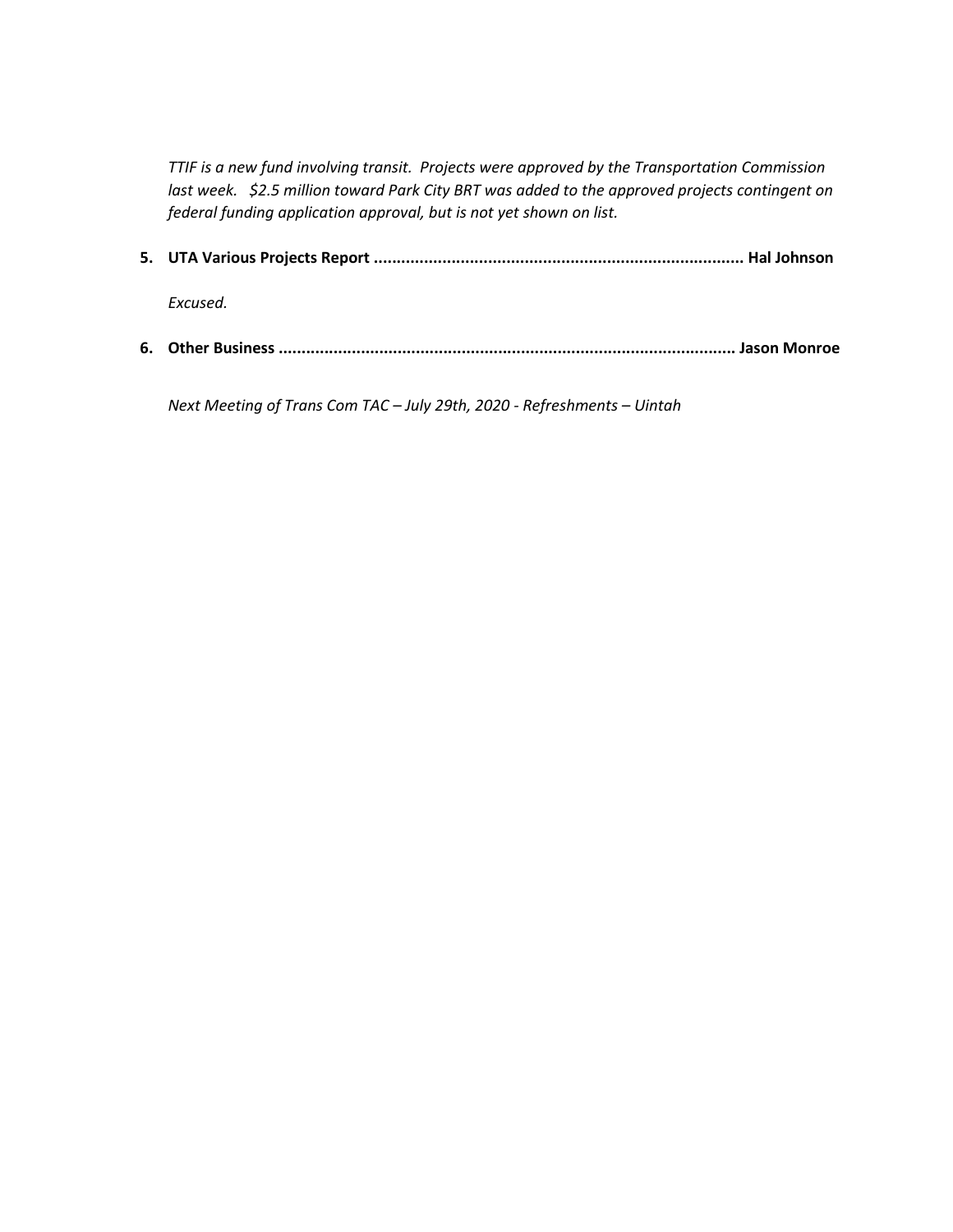## Attendance Roll

## Ogden – Layton Technical Advisory Committee

Date \_\_\_\_\_\_\_ May 27, 2020

Please check your name or add it to the list below and update your contact information if needed.

| $\mathbf v$ | <b>Name</b>             | Organization              | Phone          | E-mail                         |
|-------------|-------------------------|---------------------------|----------------|--------------------------------|
|             | Allen, Jason            | <b>PEC</b>                | 801.641.3403   | jallen@pec.us.com              |
| X           | Allen, Tracy            | <b>JUB</b> (Hooper City)  | 801.547.0393   | tla@jub.com                    |
|             | Anderson, Jon           | South Ogden City          | 801.622.2903   | jandersen@southogdencity.com   |
|             | Anderson, Justin        | Ogden City                | 801.629.8982   | janderson@ogdencity.com        |
|             | Anderson, Scott         | <b>Woods Cross City</b>   | 801.292.4421   | sanderson@woodscross.com       |
|             | Anderson, Steve         | West Haven City           | 801.430.3996   | steve@westhavencity.com        |
|             | <b>Baird, Mark</b>      | Clearfield City           | 801.525.4418   | Mark.baird@clearfieldcity.org  |
|             | <b>Barnhill, Robert</b> | Perry                     | 435.723.6464   | Robert.barnhill@perrycity.org  |
|             | Bean, Amy               | Layton City               | 801.336.3700   | abean@laytoncity.org           |
|             | Belnap, Josh            | Kaysville                 | 801.497.7100   | jbelnap@kaysvillecity.com      |
| Χ           | Benford, George         | Parametrix                | 801.866.3191   | gbenford@parametrix.com        |
|             | Bennion, Wayne          | <b>WFRC</b>               | 801.363.4250   | wbennion@wfrc.org              |
| $\chi$      | <b>Billings, Kip</b>    | <b>WFRC</b>               | 801.363.425050 | kbillings@wfrc.org             |
| X           | Bingham, Elden          | <b>UDOT</b>               | 801.870.4024   | eldenbingham@utah.gov          |
|             | Bjerreguard, John       | Roy City                  | 801.775.9191   | wcjcb@comcast.net              |
|             | Bloemen, Brian          | <b>Syracuse City</b>      | 801.619.9630   | bbloemen@syracuseut.com        |
| X           | Boshell, Chad           | <b>Farmington City</b>    | 801.939.9287   | cboshell@farmington.utah.gov   |
|             | <b>Bradley, Mark</b>    | <b>Brigham City</b>       | 435.734.6616   | mbradley@bcutah.org            |
|             | Bush, Kent              | Clearfield City           | 801.825.1490   | Kbush7@live.com                |
|             | Call, Jon               | North Ogden City          | 801.675.6455   | jcall@noogden.org              |
|             | Call, Steve             | <b>FHWA</b>               | 801.955.3513   | Steve.call@dot.gov             |
|             | Campbell, Kevin         | Centerville City/ESI      | 801.263.1752   | kevin.campbell@esieng.com      |
| X           | Cheney, Lloyd           | <b>Bountiful City</b>     | 801.298.6125   | lcheney@bountifulutah.org      |
| X           | Chesnut, Chris          | <b>UDOT</b>               | 385.301.4045   | cchsenut@utah.gov              |
|             | Child, Mike             | Clinton                   | 801.941.9131   | mchild@clintoncity.com         |
|             | Christensen, Todd       | <b>Bountiful City</b>     | 801.298.6125   |                                |
|             | Cobabe, Bill            | <b>Pleasant View City</b> | 801.827.0468   | bcobabe@pleasantviewcity.com   |
|             | Cutler, Gordon          | <b>Uintah City</b>        | 801.476.0356   | 2940799@comcast.net            |
|             | Davis, Boyd             | <b>West Point</b>         | 801.776.0970   | bdavis@westpointcity.org       |
|             | Dixon, Matt             | South Ogden City          | 801.622.2702   | mdixon@southogdencity.com      |
|             | Douglas, Shawn          | Riverdale City            | 801.394.5541   | sdouglas@riverdale.state.ut.us |
| X           | Edwards, Brandon        | Roy                       |                |                                |
|             | Edwards, Brandon        | <b>Roy City</b>           | 801.940.1653   | bedwards@royutah.org           |
|             | Favero, Adam            | Clearfield City           | 801.525.4413   | afavero@clearfieldcity.org     |
|             | Felix, Braden           | Clearfield City           | 801.525.4401   |                                |
| X           | Felix, Elizabeth        | Layton City               | 801.336.3700   | eFelix@laytoncity.org          |
|             | Fowers, Dale            | <b>Hooper City</b>        | 801.391.3001   | dfowers@hoopercity.com         |
| X           | Gardner, Lorin          | N. Ogden                  | 801.940.4317   | lgarner@nogden.org             |
|             | Gillies, Daniel         | Ogden City                | 801-629-8991   | danielgillies@ci.ogden.ut.us   |
|             | Goldman, Michael        | <b>UTA</b>                | 801.287.2065   | mgoldman@rideuta.com           |
|             | Gooch, Cindy            | <b>JUB Engineers</b>      | 801.643.1761   | cgooch@jub.com                 |
|             | Green, Brandon          | <b>Fruit Heights City</b> | 801.546.0861   | bgreen@fruitheightscity.com    |
|             | Hancock, Jared          | <b>Hooper City</b>        | 801.732.1064   | hoopercity@gmail.com           |
| <u>X</u>    | Hartle, Ivan            | <b>UDOT</b>               |                |                                |
| X           | Haskell, Alma           | UTA                       | 801.741.8813   | ahaskell@rideuta.com           |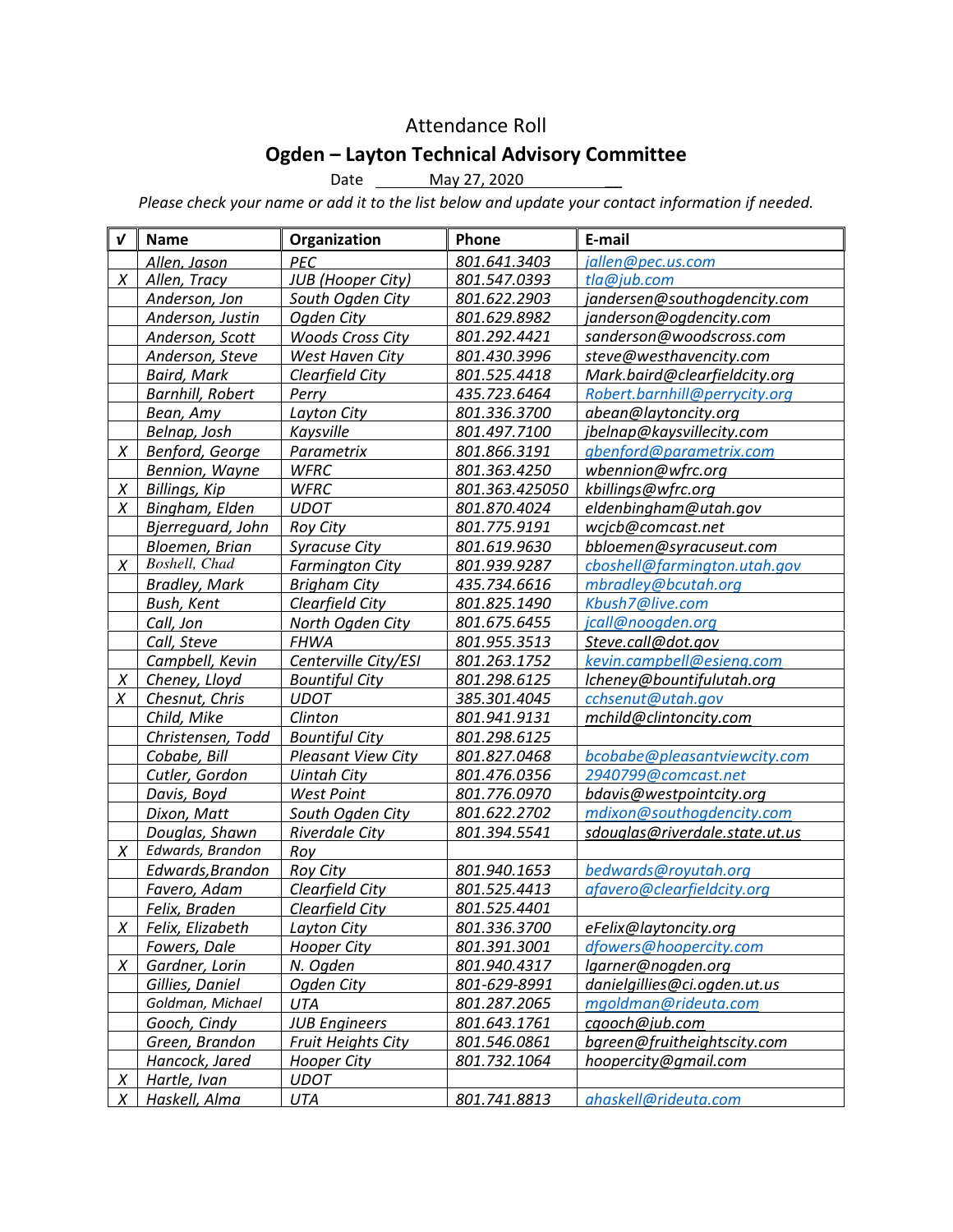|        | Heiner, Samuel   | Jones & Associates       | 801.476.9767 | Samuel@jonescivil.com              |
|--------|------------------|--------------------------|--------------|------------------------------------|
| X      | Hernandez, Rosie | <b>WFRC</b>              | 801.363.4250 |                                    |
|        | Jackson, Stephen | Layton City              | 801.336.3700 | sjackson@laytoncity.org            |
| Χ      | Johnson, Hal     | UTA                      |              |                                    |
|        | Jones, Brandon   | Fruit Heights City/So.   | 801.476.9767 | brandonj@jonescivil.com            |
|        | Jones, Brett     | Perry City               | 801.476.9767 | brettj@jonescivil.com              |
| X      | Laing, Tyler     | <b>UDOT</b>              |              |                                    |
| X      | Larsen, Paul     | <b>Brigham City</b>      | 435.734.6603 | plarsen@brighamcity.utah.gov       |
|        | Larson, David    | South Weber              | 801.361.0637 | dlarson@southwebercity.com         |
|        | Leetham, Ken     | North Salt Lake City     | 801.335.8725 | kenl@nslcity.org                   |
|        | Leonard, Bruce   | <b>Brigham City</b>      | 435.734.6614 | bleonard@brighamcity.utah.gov      |
|        | Long, Tammy      | South Weber City         | 801.570.1368 | tlong@southwebercity.com           |
|        | Lyons, Scott     | <b>Box Elder County</b>  | 435.734.3316 | slyons@boxeldercounty.org          |
|        | Maibos, Jake     | <b>Washinton Terrace</b> | 801.920.9070 | JakeM@washingtonterracecity.org    |
|        | Marchant, Marc   | Centerville              | 801.292.8232 | MMarchant@Centerville.ut.com       |
|        | Mathis, Michael  | <b>Syracuse City</b>     | 801.529.7004 | mmathis@syracuseut.com             |
|        | McFarland, Shane | <b>JUB Engineers</b>     | 801.837.8783 | smcfarland@jub.com                 |
|        | McKean, Alan     | Layton City              | 801.336.3700 | amckean@laytoncity.org             |
|        | Mellor, Brigham  | Farmington               | 801.742.3701 | bmellor@farmington.utah.gov        |
|        | Monroe, Jason    | <b>Sunset City</b>       | 801.668.5312 | jmonroe@sunset.ut.com              |
|        | Morris, Bill     | Marriott-Slatersville    | 801.628.7213 | bill@mscity.org                    |
|        | Myers, Gary      | <b>Weber County</b>      | 801.399.8771 | gmyers@co.weber.ut.us              |
| X      | Navio, Nikki     | <b>WFRC</b>              |              |                                    |
|        | Oliver, Ross     | <b>Roy City</b>          | 801.774.1090 | roliver@roycity.org                |
| X      | Ottoson, Paul    | North Salt Lake City     | 801.936.1122 | Paulo@nslcity.org                  |
|        | Oyler, Jeff      | <b>Davis County</b>      | 801.451.3279 | joyler@daviscountyutah.gov         |
| X      | Parkinson, Steve | Roy                      | 801.774.1027 | sparkinson@royutah.org             |
| Χ      | Peterson, Nathan | <b>UDOT</b>              | 801.620.1683 | natepeterson@utah.gov              |
|        | Pugsley, Tyler   | <b>Brigham City</b>      | 435.230.0422 | tpugsley@brighamcity.utah.gov      |
|        | Robertson, Matt  | Harrisville City         | 801.476.9767 | mattr@jonescivil.com               |
|        | Schmalz, Kirk    | <b>Davis County</b>      | 801.444.2230 | kschmalz@co.davis.ut.us            |
| X      | Schuler, Dan     | <b>Plain City</b>        | 801.603.2055 | dans@plaincityutah.org             |
| X      | Schuler, Dana    | <b>Plain City</b>        |              |                                    |
|        | Schultz, Kamilla | Clearfield City          | 801.525.4423 | Kamilla.schultz@clearfieldcity.org |
|        | Shaw, Mitch      | <b>Standard Examiner</b> | 801.629.8226 | mishaw@standard.net                |
| X      | Slater, Brett    | <b>UDOT</b>              |              |                                    |
|        | Smith, Jacob     | Centerville City         | 801.677.6434 | Jacobs@centervilleut.com           |
|        | Smith, Rick      | <b>JUB Engineering</b>   | 801.547.0393 | ras@jub.com                        |
|        | Stewart, Brooke  | <b>Weber County</b>      | 801.399.8413 | bstewart@co.weber.ut.us            |
|        | Taylor, Paul     | <b>Plain City</b>        | 801.547.0393 | ptaylor@jub.com                    |
|        | Thompson, Andy   | <b>CRS Engineers</b>     | 801.393.5565 | Andy.Thompson@crsengineers.com     |
|        | Tuttle, Michael  | <b>Weber County</b>      | 801.399.8374 | mtuttle@co.weber.ut.us             |
| X      | VanWagenen, Hugh | <b>WFRC</b>              | 801.363.4250 | hugh@wfrc.org                      |
|        | Waite, Mike      | <b>Syracuse City</b>     | 801.529.2700 | mwaite@syracuseut.com              |
| X      | Whalen, Jory     | Roy City                 |              |                                    |
|        | White, Ben       | <b>West Bountiful</b>    | 801.292.4486 | bwhite@westbountiful.utah.gov      |
| $\chi$ | Wilcox, Bryce    | Clinton                  | 801.547.0393 | bkw@jub.com                        |
| X      | Wilkinson, Brett | Weber Co.                |              |                                    |
| X      | Williams, David  | Clinton, City            | 801.614.0700 | dwillimas@clintoncity.com          |
|        | Wilson, Lisa     | <b>UDOT</b>              |              | lwilson@utah.gov                   |
|        | Woodruff, Woody  | Horrocks                 | 801.633.1168 | woodyw@horrocks.com                |
|        | Wright, Adam     | Davis County             | 801.444.2245 | awright@co.davis.ut.us             |